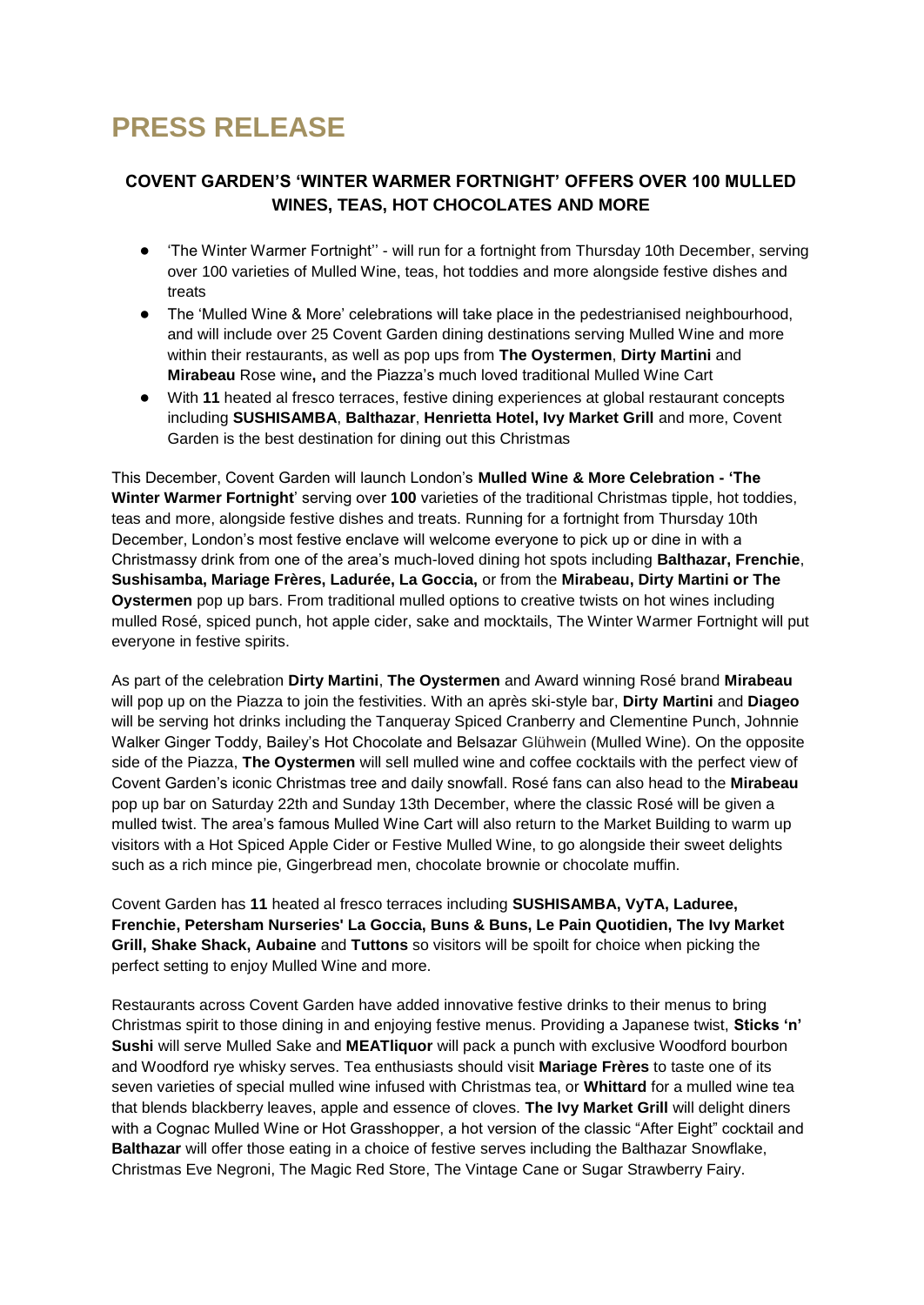For a fruity serve, visitors should stop at **By CHLOE** for a Mulled Apple Juice, or for the person who prefers a glass of white over red, **Aubaine** will offer a signature White Mulled Wine. **Buns and Buns**, **Chez Antoinette**, **Sushisamba** and **Crusting Pipe** will serve up traditional Mulled Wine, while **The Gentlemen Baristas** will delight guests with a full festive drinks menu including mint, orange and cinnamon and mocha hot chocolates topped with marshmallows.

**Laduree** will offer takeaway mulled wine in store, **RedFarm** will have a 2-4-1 offer on house wines for the duration of The Winter Warmer Fortnight and **Cinnamon Bazaar** will provide an alternative to Mulled Wine with their warming Garam Masala Festive Pudding. **Floral by LIMA** will offer takeaway mulled wine every Thursday, Friday and Saturday from 12pm to 8pm.

This Christmas Covent Garden is home to 115,000 Christmas lights, daily snowfall each hour from 12pm to 6pm, a family friendly LEGO experience, enchanting Wonder Wood and Henrietta Hotel's festively famous Miracle pop up bar. With incredible fashion and beauty brands including **Chanel, Tom Ford, Burberry, Paul Smith, GANNI, and more**, Covent Garden is the place to pick up the perfect gift, with **Tiffany & Co.**, **N Peal, Dior, Molton Brown, Atelier Cologne, Jo Malone, Godiva, Pandora, Miller Harris, L'Occitane and Chanel** offering bespoke gift wrapping.

Situated in a traffic free pedestrianised environment, with one of a kind al fresco experiences, worldclass dining concepts, new festive menus and an unrivalled selection of gifts, alongside a dazzling Christmas light display, Covent Garden is London's most magical neighbourhood and the best destination to celebrate the festive season.

-Ends-

@CoventGardenLDN #CoventGardenChristmas coventgarden.london/christmas

**For all media enquiries, request for interviews or images, please contact:**

#### **Capco Covent Garden**

Catherine Riccomini Tel: +44 (0)20 7395 5499 / Catherine@capitalandcounties.com

#### **Mission**

Covent Garden Press Office: +44 (0)20 7845 7800 / capco@thisismission.com

### **About Capco Covent Garden:**

Covent Garden is a leading retail and dining destination and is one of the most vibrant estates in the heart of central London. The area is now home to a wide variety of British, global and independent brands including Chanel, Tom Ford, Ganni, Balthazar and SUSHISAMBA, with upcoming openings from Vashi and The Big Mamma Group.

www.coventgarden.london

#### **About Capital & Counties Properties PLC**

Capital & Counties Properties PLC is one of the largest listed property investment companies in central London and is a constituent of the FTSE-250 Index. Capco's landmark estate at Covent Garden was valued at £2.2 billion (as at 30 June 2020) where its ownership comprises over 1.2 million square feet of lettable space. As at the date hereof, Capco owns a 25.2 per cent shareholding in Shaftesbury PLC.